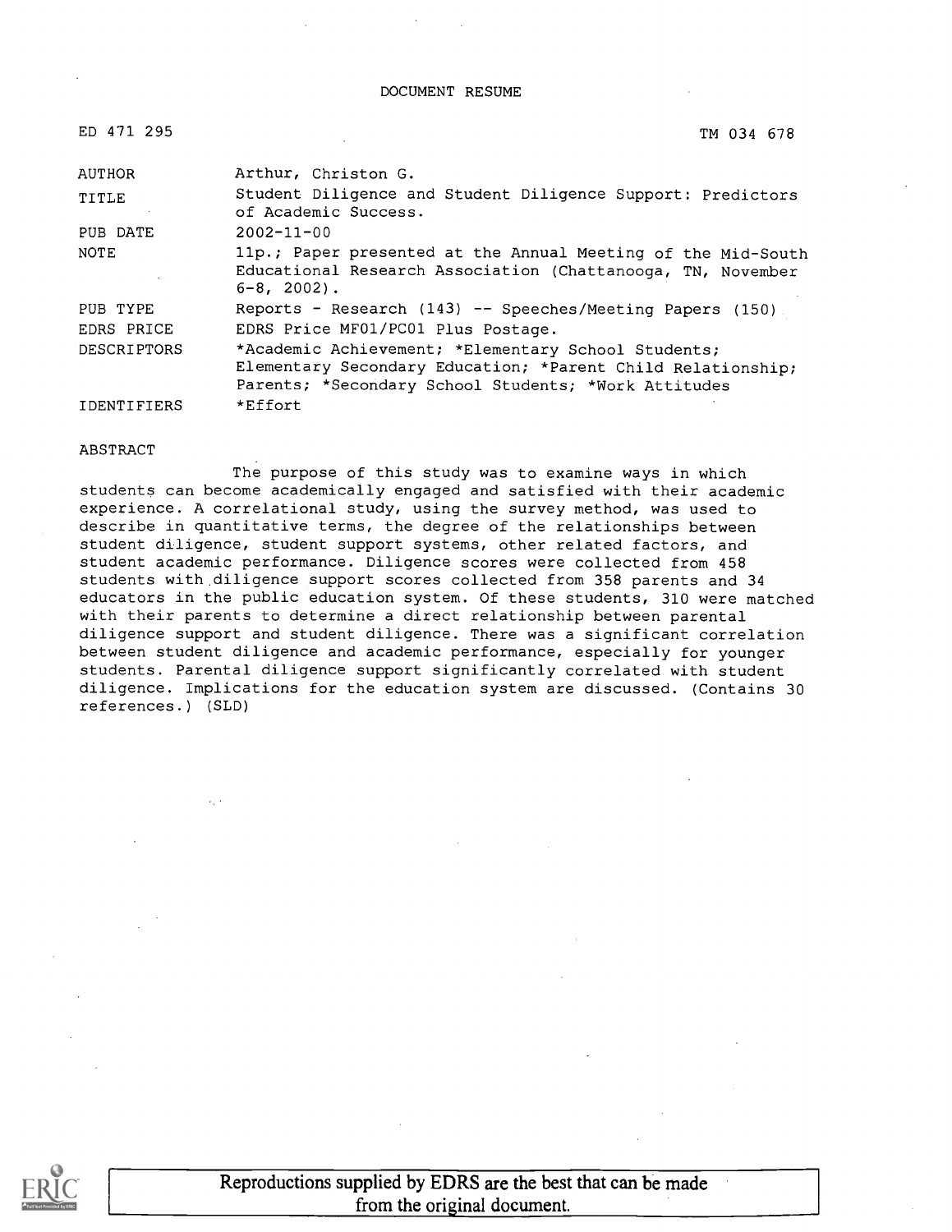PERMISSION TO REPRODUCE AND **T**<br>DISSEMINATE THIS MATERIAL HAS<br>
BEEN GRANTED BY

C. G. Arthur

1

TO THE EDUCATIONAL RESOURCES INFORMATION CENTER (ERIC)

U.S. DEPARTMENT OF EDUCATION Office of Educational Research and Improvement EDUCATIONAL RESOURCES INFORMATION

- CENTER (ERIC) his document has been reproduced as received from the person or organization originating it.
- Minor changes have been made to improve reproduction quality.

Points of view or opinions stated in this document do not necessarily represent official OERI position or policy.

# Student Diligence and Student Diligence Support: Predictors of Academic Success

Christon G. Arthur

TM034678

EST COPY AVAILABLE

Paper presented at the annual meeting of the Mid-South Educational Research Association Chattanooga, TN, November 2002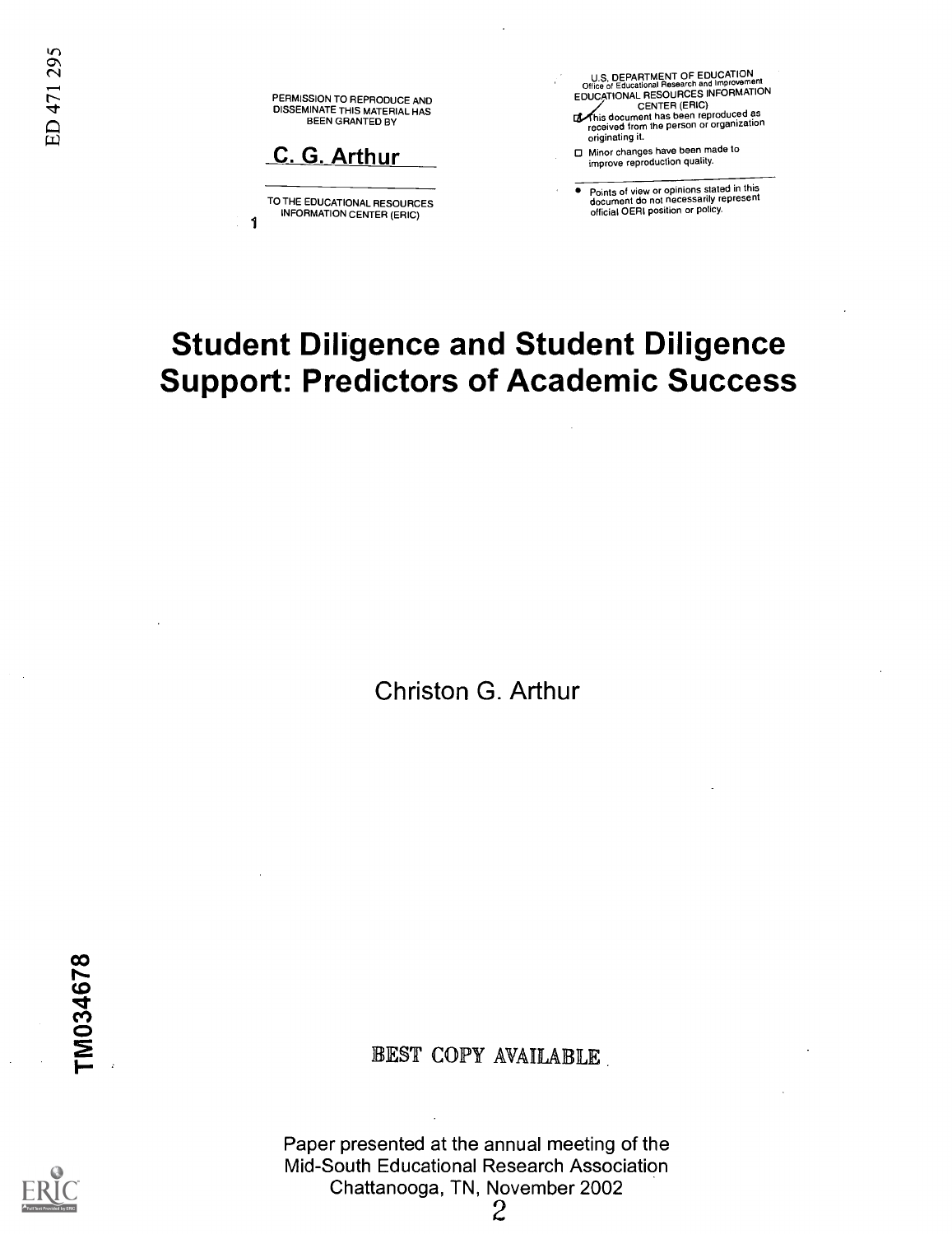#### Student Diligence and Student Diligence Support: Predictors of Academic Success

Christon G. Arthur Assistant Professor, Educational Administration Tennessee State University

#### **Introduction**

e

 $\mathcal{A}$ 

Education systems usually interest themselves in the academic performance of their students. One of the major challenges facing school administrators is the need to provide instructional leadership. Equally string arguments have been advanced for placing most of the responsibility for learning on students (Glasser, 1986), on teaching and curricula (Glasser, 1992), and on both students and teachers (Ericson & Ellett, 1990).

Several theories have been posited in an attempt to explain student learning. One of the earliest of these theories is the Attribution Theory, which attributed success and failure to four main factors:

- 1. Native Ability
- 2. Effort
- 3. Luck
- 4. Task Difficulty (Heider, 1944; Hunter & Barker, 1987).

Of these factors, effort is the causal attribution that is completely under the students' direct control.

Bernard (1991) in an attempt to determine the contribution of effort to student success studied the relationship between diligence and academic performance. He defined diligence as an expression or reflection of effort expended by students toward a balance or holistic development of their mental, physical, social and spiritual dimensions of life.

#### Research Problem

Educational administrators face a great challenge to provide instructional leadership to students. Also, there is widespread concern that students are becoming increasingly unaffected and disengaged from school. Moreover, there is a public perception that schools and teachers do not have the capacity to prevent or overcome these problems (Hinds, Richardson, Ernest, Kishchuk, & Sproule, 1999). As a result, many educators have been seeking to find ways to academically engage students and thereby improve their academic performance. The purpose of this study was to examine ways in which students can become academically engaged and satisfied with their academic experience.

#### Theoretical Framework

The theoretical framework of this research is based on the philosophical belief that Education is a human partnership. Therefore, in order to academically engage students, it

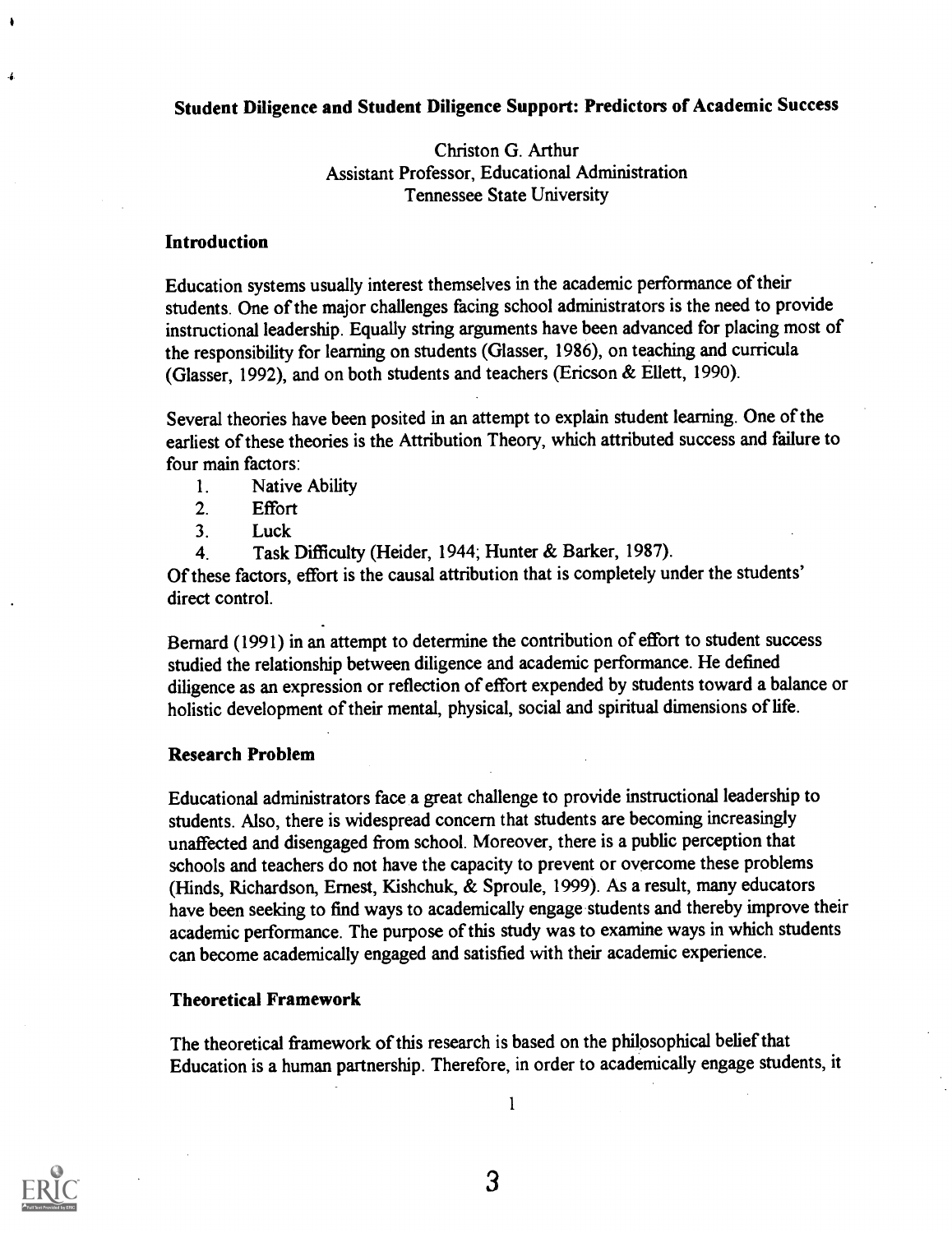takes more than a good school. It takes both a good school and a good home. It takes a collaborative effort between these two major institutions because family environment is strongly related to student academic achievement. Education has to be a home/school team effort. No matter how good they are, teachers cannot do the job of educating alone (Braxton, 1999; Deslanders & Royer, 1999; Redding, 1991; Rich, 1988, 1991a, 1991b, 1993, 1998; Robinson & Fine, 1994).

#### Review of Related Literature

The conceptual framework which allows for students to take responsibility for their learning and for parental and educator support for student learning is one which views education and learning as systemic or a whole, rather than fragmented parts. This learning framework encourages interrelationships (Senge, 1990). It is becoming very evident that efforts to improve students' academic achievement should involve all the key players in the education system: educators, parents (community), and the students themselves. The home and school should reinforce, not duplicate, one another in the quest of educating children. It is a cultural truism that one's experience in one institution within a society-the home, prepares one for experiences in another-school (Hess, 1986). Children who are good at managing their own learning activities have parents who cultivate such capabilities by modeling, guiding, and rewarding self-directedness (Martinez-Pons, 1996).

Hinds and his colleagues (1999) asked students to rate the factors which most strongly influence their attitudes toward school. Parental support was rated the highest. The more strongly students felt that their parents support, follow, and encourage their progress in school, the more positive were their attitudes toward school. Students who had strong academic support and encouragement from their parents liked school more, felt better about themselves in relation to school, had stronger beliefs that schooling would be valuable to them in their future lives, had fewer behavioral problems, and performed better academically.

In another study, American and Japanese students and their parents were asked to explain their own/children's achievement in mathematics. American parents and children indicated overwhelmingly that ability and schooling explained achievement, while the Japanese parents and students indicated that effort made the difference in achievement. On average, Japanese students performed better than American students on mathematics examinations (Stevenson et al., 1986).

A 1966 landmark report by the sociologist James Coleman and his colleagues, found that family environment was more strongly related to student achievement than any other factor, including school quality. This finding catalyzed most of the calls for more family support in their children's education. However, according to Rich (1988) and Goldberg (1999), many years later many families still do not provide the school-supportive activities at home that would help students improve their educational achievement.



ζ,

2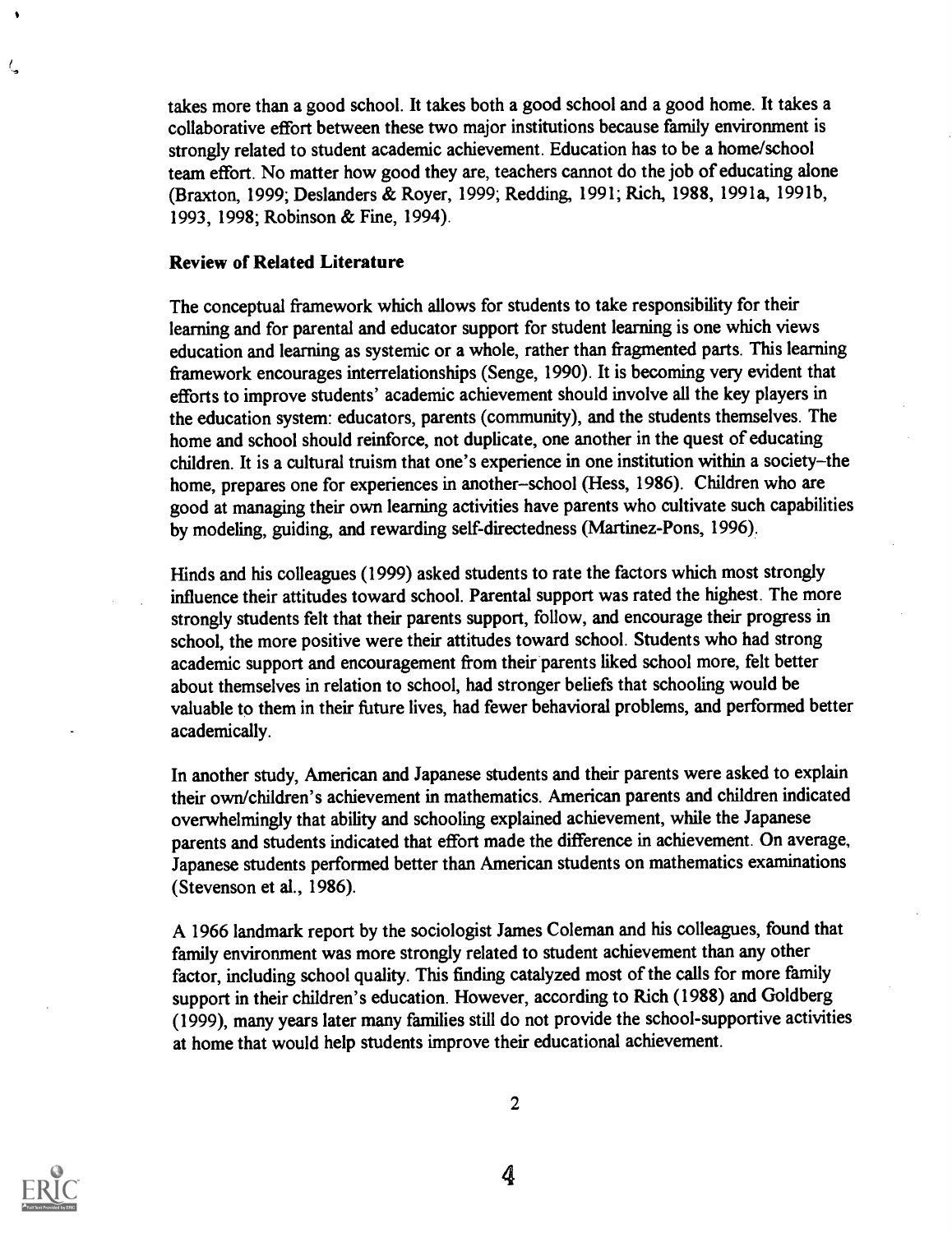Bernard and his colleagues (1996) made the excellent point that:

A quality alliance between parents and educators in their support of students encompasses four critical functions: information exchange, joint problem-solving, school-based support, and home-based connections-the linkage which enables educators to work with parents/guardians in ways that will help them be effective in assisting their children at home. Of these four areas, the home-based connection is most pertinent. (p. 10)

According to Barton and Coley (1992):

Three factors over which parents exercise authority- student absenteeism, variety of reading materials in the home, and excessive television watching explain nearly 90% of the differences in eighth-grade mathematics test across 37 states and the District of Columbia on the National Assessment of Educational Progress (NEAP). Thus, controllable home factors account for almost all the differences in average student achievement across states. (p. 3)

Outside of the family, the school is the most influential institution in the lives of students. Educators' diligence-support, therefore, could play a pivotal role in shaping students' attitudes toward their academic pursuits. The ideal is for educators to provide students with the requisite support that can respond to their changing needs (Dowd, 1997; Korinek et al., 1999; Stainbeck & Stainbeck, 1994).

The task of creating classroom environments conducive to learning rests with educators. Educators who care for their students and believe strongly in their ability to promote student learning, create mastery experiences for their students. In contrast, teachers beset by self-doubts about their instructional efficacy construct classroom environments that are likely to undermine students' judgments of their abilities and their cognitive development (Bandura, 1997; Cohn & Rossmiller, 1987; Gibson & Dembo, 1984). In other words, the teacher is a modifiable determinant of students' academic performance.

All of these studies provide a basis for parental and educator support in children's education. The home environment sets the stage for children to not only learn but to want to learn. It should instill in students the desire to work hard and provide the time that is necessary for hard work to be done. There is no doubt that home and school partnerships are of vital importance for schools, children, and families (Epstein, 1991).

#### Research Methodology

A correlational study, using the survey method, was used to describe in quantitative terms the degree of the relationships between student diligence, student support systems, other related factors and student academic performance. Diligence scores were collected from



ىپە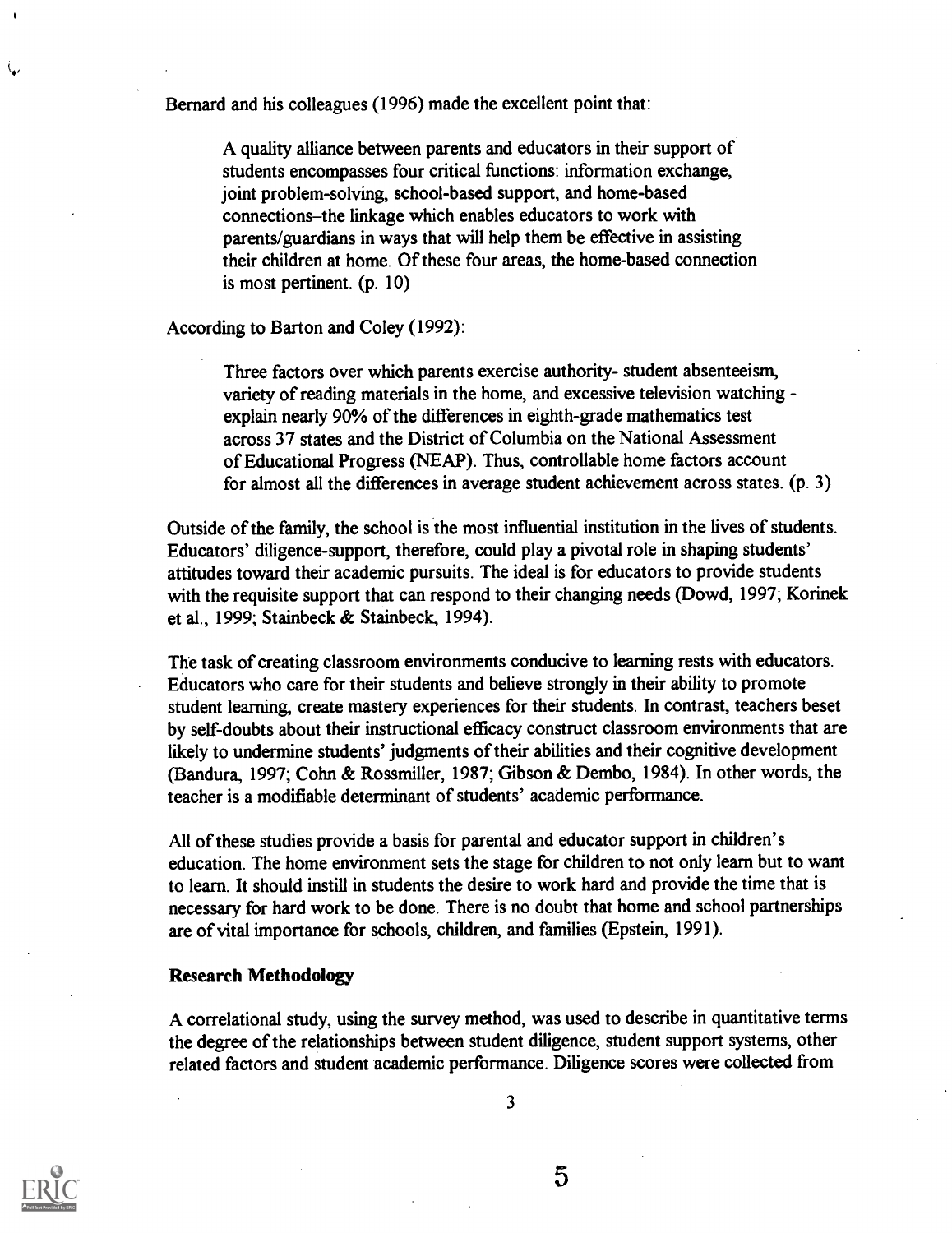458 students, and diligence-support scores were collected from 358 parents and 34 educators in the public education system in Grenada. Of these, 310 students were matched to their parents in order to determine a direct relationship between parental diligence support and student diligence.

The Diligence Inventory contained 33 items. The current study used modified versions of Bernard's (1991) Diligence Inventory High-school Form (DI-HS), the Diligence Inventory Educator Form (DI-ED) and the Diligence Inventory Parent/Guardian Form (DI-PG) to examine the relationship between student diligence and student academic performance and to determine the impact of diligence-support on student diligence. Diligence was evaluated through the measurement of four scales. They were: Motivation, Concentration and Assimilation, Discipline, and Conformity and Responsibility. The range of options for each item was  $1 - 5$ . Therefore, the total diligence ranged from 33 to 165.

In this study, *diligence* is defined as an expression or reflection of the effort expended toward a balanced or holistic development by the students in their mental, physical, social, and spiritual dimensions of life (Bernard, 1991). Diligence-support refers to the support children/students receive from parents and teachers that may help in the development of their diligence.

#### Research Findings

There is a significant correlation between student diligence and their academic performance ( $r = .248 p < .01$ ). A student with high diligence would most likely tend to have high academic performance. In essence, 6% of differences in student performance can be explained by the level of their diligence. Furthermore, females ( $M = 128.37$ ,  $SD =$ 15.31) tended to be more diligent than males ( $M = 122.89$ ,  $SD = 18.52$ ) ( $p < .01$ ) and consequently, the diligence for females could explain 7% of the differences in their performance  $(r = .258 \ p < .05)$ .

Even more strikingly, the results show that younger students, those who were 14 years old and younger,  $(M = 136.62, SD = 15.42)$  are more diligent than older students, 16 year olds ( $M = 123.81$ ,  $SD = 17.11$ ) and 17 years and older ( $M = 124.65$ ,  $SD = 15.54$ )  $p < .05$ . For these younger students, the correlation between their level of diligence and their academic performance is  $r = .427 p < .01$ . This means these students level of diligence could explain 18% of the differences in their performance. There is a consistent trend that shows that as students become more diligent their academic performance tends to improve.

Since the level of student diligence is significantly related to their academic achievement, then one should ask, what are the factors which influence student diligence? Parental diligence-support is significantly correlated to student diligence ( $r = .279$   $p < .001$ ). When parental diligence-support is high, students tend to be more diligent which result in higher student academic performance. As a matter of fact parental diligence support can explain



少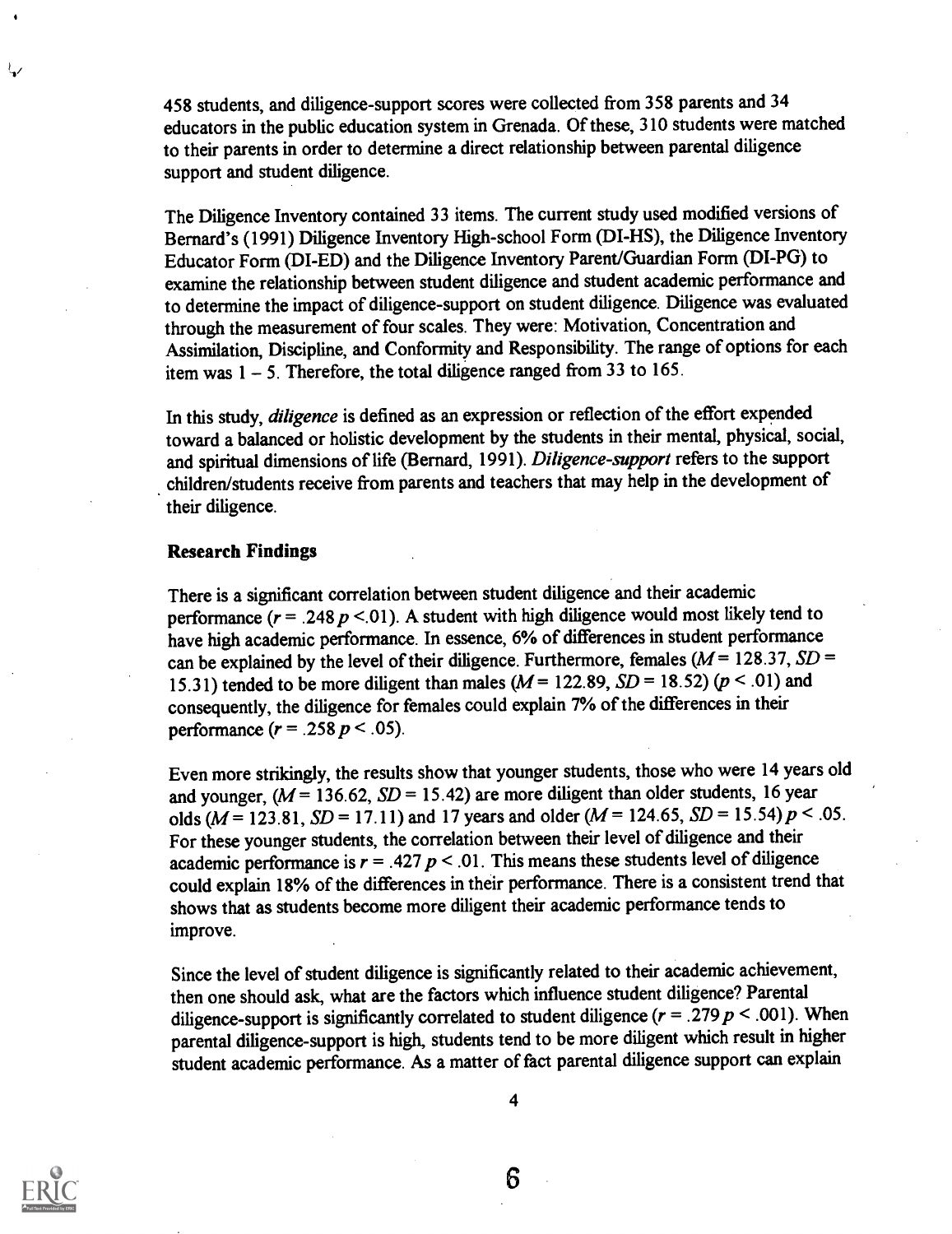8% of a student's diligence.

Students who perceive that others expect them to succeed  $(M = 128.29, SD = 15.70)$  are more diligent than those who perceive that others are not expecting them to succeed  $(M =$ 112.49,  $SD = 19.36$ )  $p < .001$ . When students perceive high expectation from significant others they tend to be more diligent and are consequently high academic achievers.

Educators, who are significant others in the lives of students, provide more diligencesupport ( $M = 140.05$ ,  $SD = 12.22$ ) to students than do parents ( $M = 133.79$ ,  $SD = 19.92$ )  $p < .001$ . One can assume, therefore, that educator diligence-support has a similar influence of student academic as does parental diligence-support. By virtue of these results a model for explaining student academic achievement (see figure 1).



Figure 1: Model for explaining student academic achievement

#### Conclusions/Implications

Students should be encouraged to be more diligent because more diligence may be translated into improved academic performance. Parents, teachers and other significant

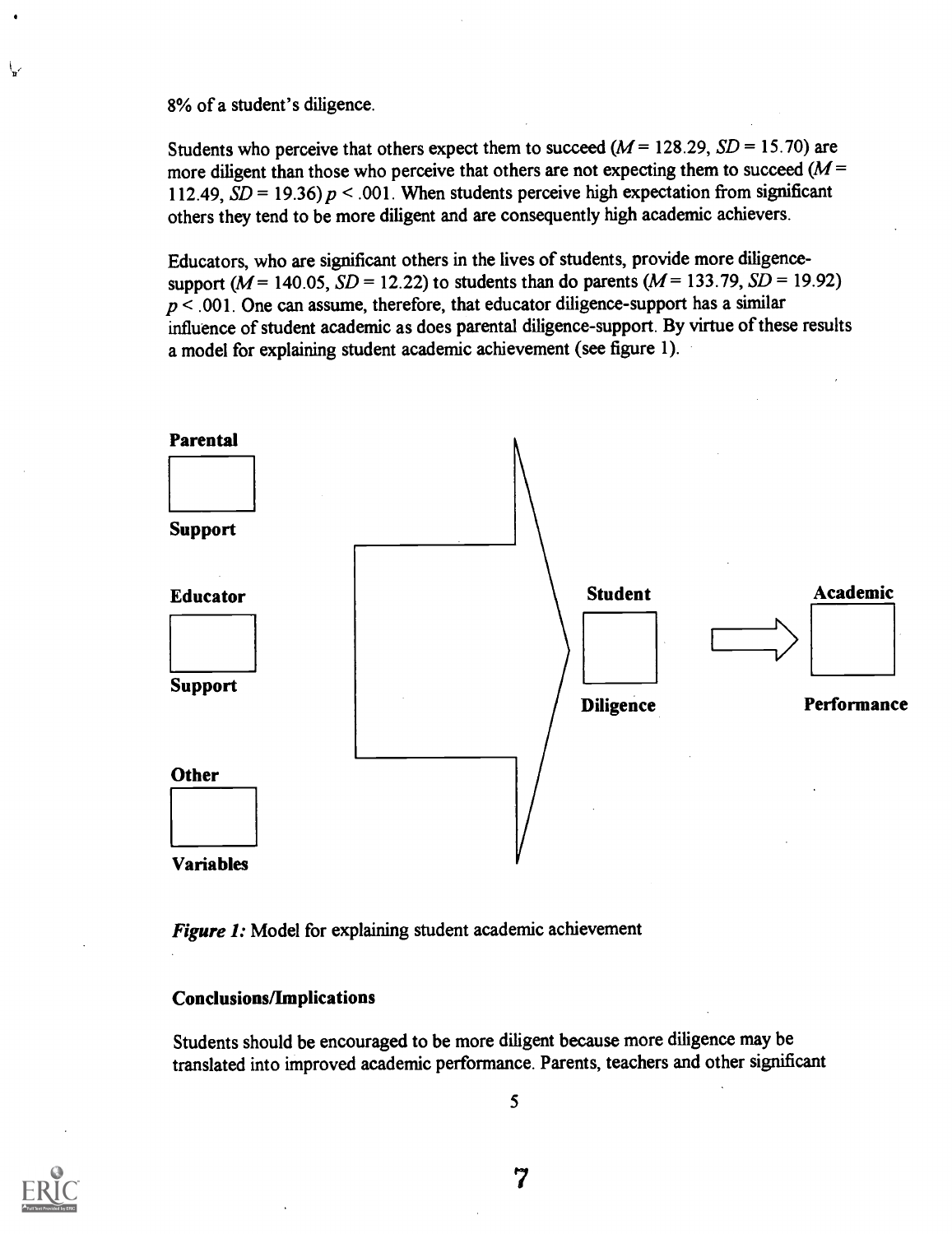others in the lives of students should encourage them to:

Be motivated by striving to do their best; making sure that their assignments are done correctly; taking up academic challenges; turning in their assignments on time; working very hard to get good grades; etc.

Concentrate on school by making constructive use of leisure time; taking appropriate care to complete all assignments; reviewing the information covered in class; proofreading assignments before turning them in; etc.

Be disciplined by being prepared for exams; settling down to the tasks at hand; focusing on the tasks at hand; etc.

Exhibit conformity and responsibility by paying attention to what is happening in class; attending to homework before spending time with their friends; being organized for school; promptly obeying parents and teachers; etc.

This finding has implications for our education system. Increased parental diligencesupport results in increased student diligence, which then translates to improved academic performance. Parents and more importantly, students have control over the academic performance of students.

This study has implications for our education system in providing intervention measures for student support and success. This information on the significant relationships between student academic performance and diligence-support may be used to inform our decisions on teacher training issues, parent/teacher collaboration issues, and the differences that students bring to the classroom.

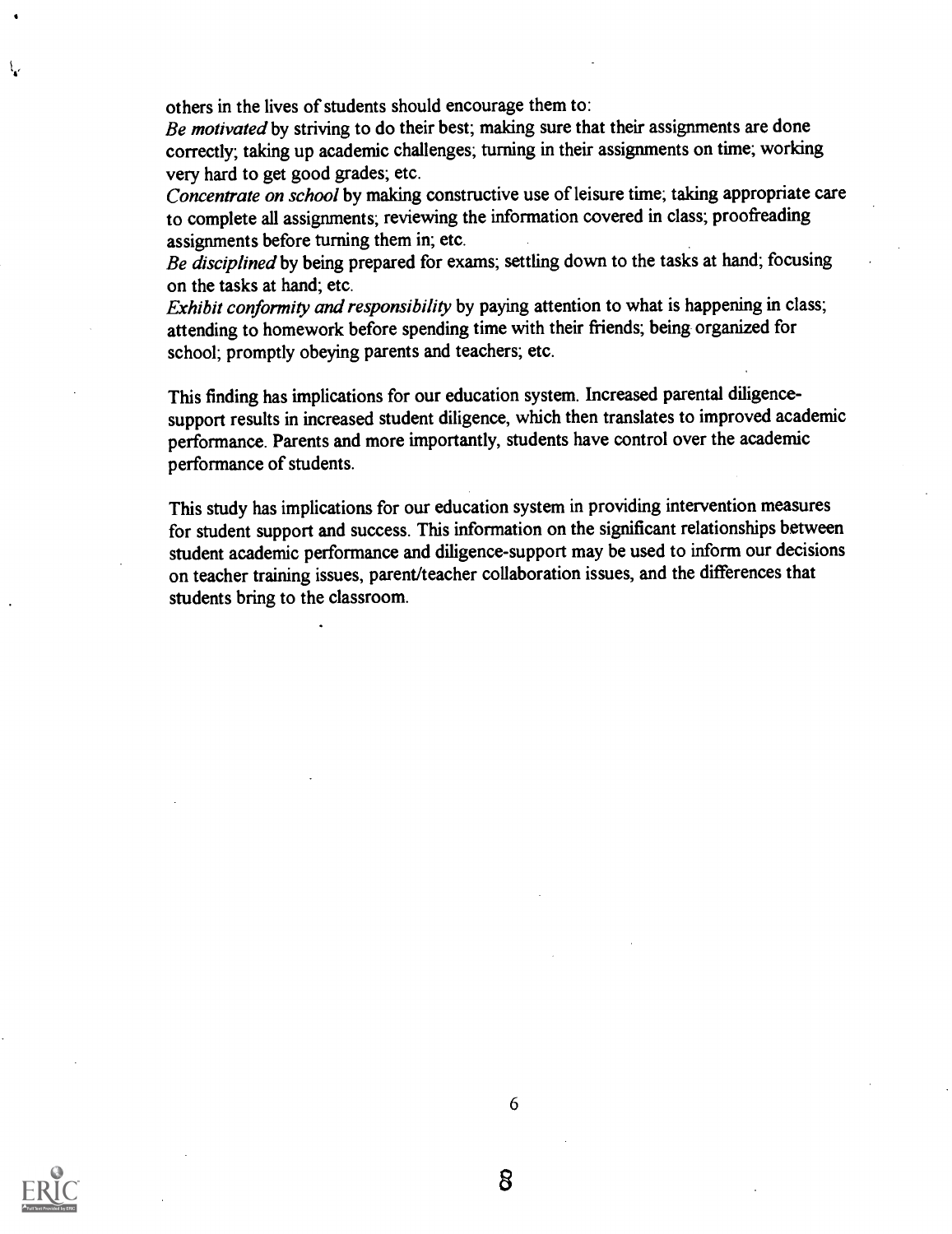#### Reference List

- Bandura, A. (1997). Self-efficacy: The exercise of control. New York: W. H. Freeman Company.
- Barton, P.E., & Coley, R. J. (1992). America's smallest school: The family. Princeton, NJ: Educational Testing Services.
- Bernard, H. (1991). Development and application of a diligence-ability regression model for explaining and predicting competence among juniors and seniors in selected Michigan high schools. Unpublished doctoral dissertation, Andrews University, Berrien Springs, MI.
- Bernard, H., Drake, D., Paces, J., & Raynor, H. (1996). Student-centered education reform: The impact of parental and educator support of student diligence. The School Community Journal, 6, 9-25.
- Braxton, R. (1999). Culture, family and Chinese and Korean American student achievement: An examination of student factors that affect student outcomes. College Student Journal, 33, 250-256.
- Cohn, E., & Rossmiller, R. (1987). Research on effective schools: Implications for less developed countries. Comparative Education Review, 31, 377-399.
- Coleman, J. S., Campbell, E. Q., Hobson, C. J., McPartland, J., Mood, A. M., Weinfeld, F. D., & York, R. L. (1966). Equality of educational opportunity. Washington, DC: National Center for Educational Statistics.
- Deslanders, R., & Royer, E. (1999). Patterns of home and school partnership for general and special education students. Exceptional Children, 65, 496-506.
- Dowd, J. (1997) Refusing to play the blame game. *Educational Leadership*, 54(8), 67-69.
- Epstein, J. L. (1991). Paths to partnership: What we can learn from federal, state, district and school initiatives. Phi Delta Kappan, 72, 344-349.
- Ericson, D., & Ellett, P. (1990). Taking student responsibility seriously. *Educational* Researcher, 19, 3-10.
- Gibson, S., & Dembo, M. H. (1984). Teacher efficacy: A construct validation. Journal of Educational Psychology, 76, 569-582.

Glasser, W. (1986). Control theory in the classroom. New York: Harper and Row.

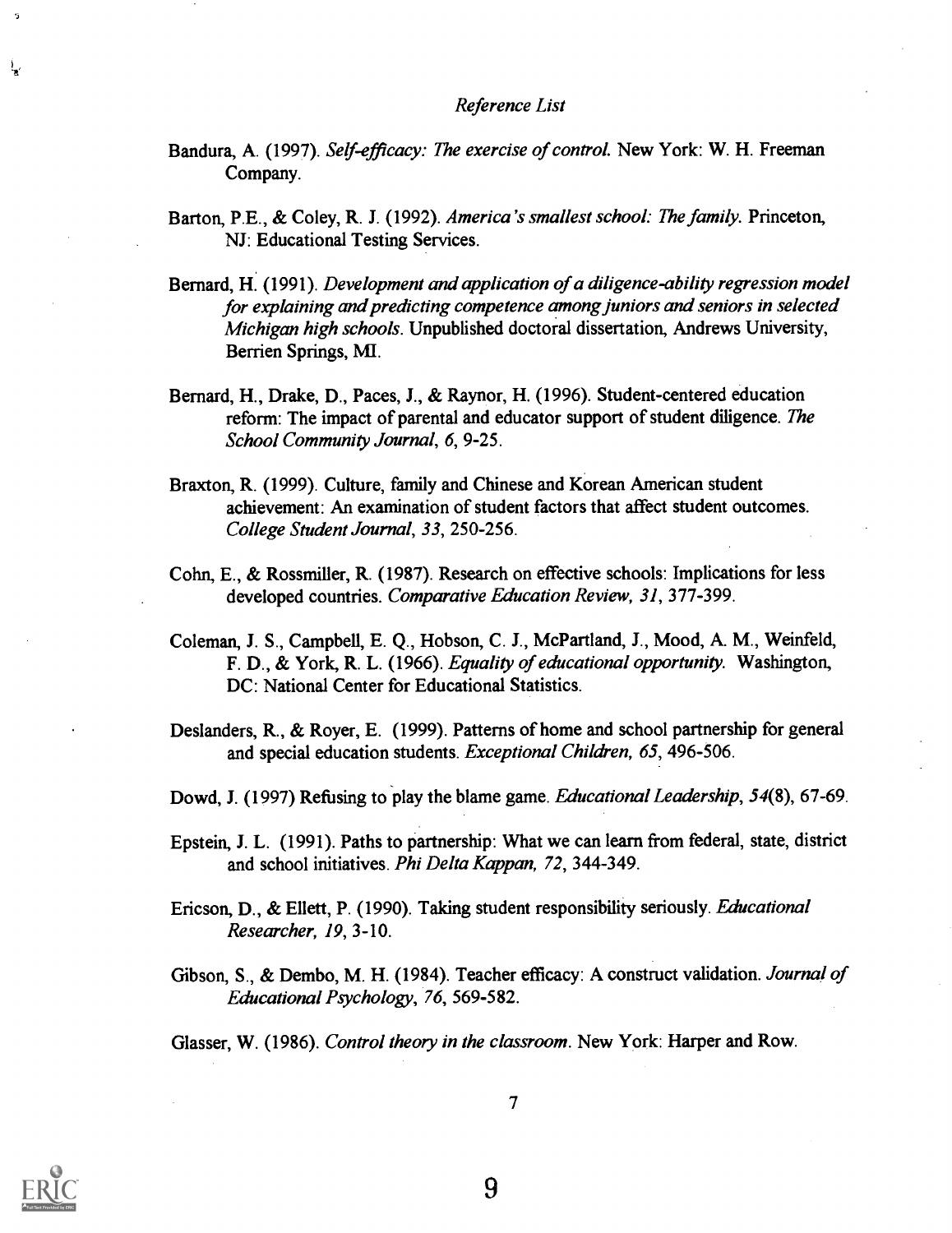Glasser, W. (1992). The quality school. Phi Delta Kappan, 71, 424-435. Goldberg, M. F. (1999). Recipes for school success. Phi Delta Kappan, 80, 770-772. Hess, R. D. (1986). Family influence on school readiness and achievement in Japan and the United States: An overview of a longitudinal study. In Stevenson D., Azuma H., & Hakuta, W. (Eds.), Child development and education in Japan. New York:

- Hinds, H., Richardson, A., Ernest, M., Kishchuk, N., & Sproul, S. (1999). Eastern Caribbean Education Reform Project Student Attitudes Survey. Unpublished research by the Organization of Eastern Caribbean States Education Reform Unit.
- Hunter, M., & Barker, G. (1987). If at first. . .: Attribution theory in the classroom. Educational Leadership, 45, 50-52.
- Korinek, L., Walther-Thomas, C., McLaughlin, V., & Williams, B. (1999). Creating classroom communities and network for student support. Intervention in School & Clinic, 35(1), 3-8.
- Martinez-Pons, M. (1996). Research in the social sciences and education: Principles and process. Lanham, MD: University Press of America.
- Redding, S. (1991). Creating a school community through parent involvement. Educational Leadership, 57, 6-9.

Rich, D. (1988). MegaSkills. New York: Houghton Mifflin Company.

- Rich, D.(1991a). How schools perpetuate illiteracy. Educational Leadership, 49, 41-44.
- Rich, D.(1991b). The ABCS of the home-school-community connection. Education Digest, 57, 13-15.
- Rich, D.(1993). Business partnership with families. Business Horizons, 36, 24-29.
- Rich, D. (1998). What parents want from teachers. Educational Leadership, 55, 37-39.
- Robinson, E. L., & Fine, M. J. (1994). Developing collaborative home-school relationships. Preventing School Failure, 39, 9-15
- Senge, P. M. (1990). The fifth dimension: The art and practice of the learning organization. New York: Doubleday.
- Stainbeck, W.C., & Stainbeck, S.B. (1994). Introduction in J. S. Thousand, R. A. Villa, & A. I. Nevin (Eds.), *Creativity and collaborative learning: A practical guide to* empowering students and teachers. Baltimore: Brooks.



Ŋ

W. H. Freeman and Company.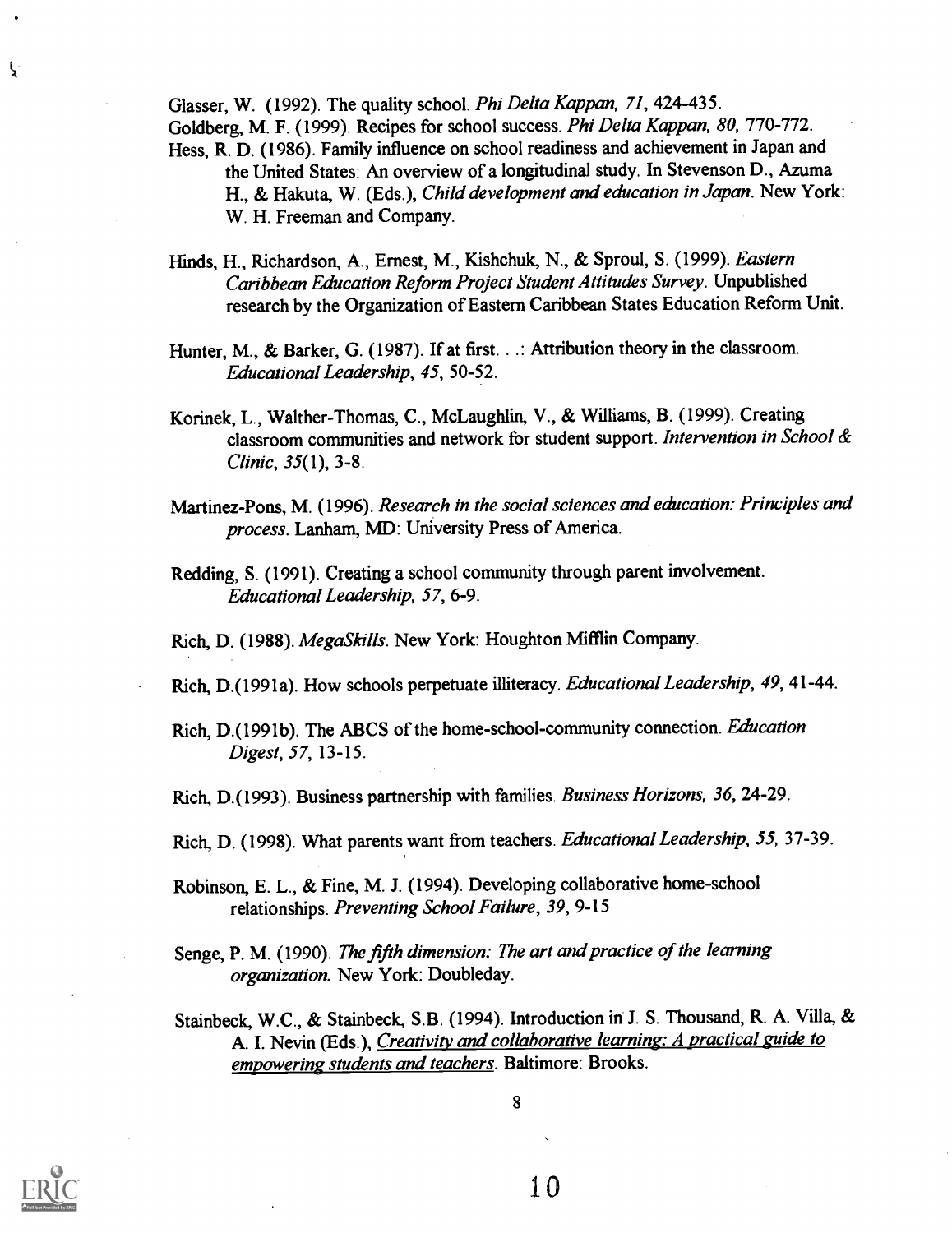Stevenson, H., Stigler, R., & Lee, W. (1986). Achievement in mathematics. In Stevenson D., Azuma, H., & Hakuta, W. (Eds.), Child development and education in Japan. New York: W. H. Freeman and Company.

 $\pmb{\mathcal{R}}$ 

9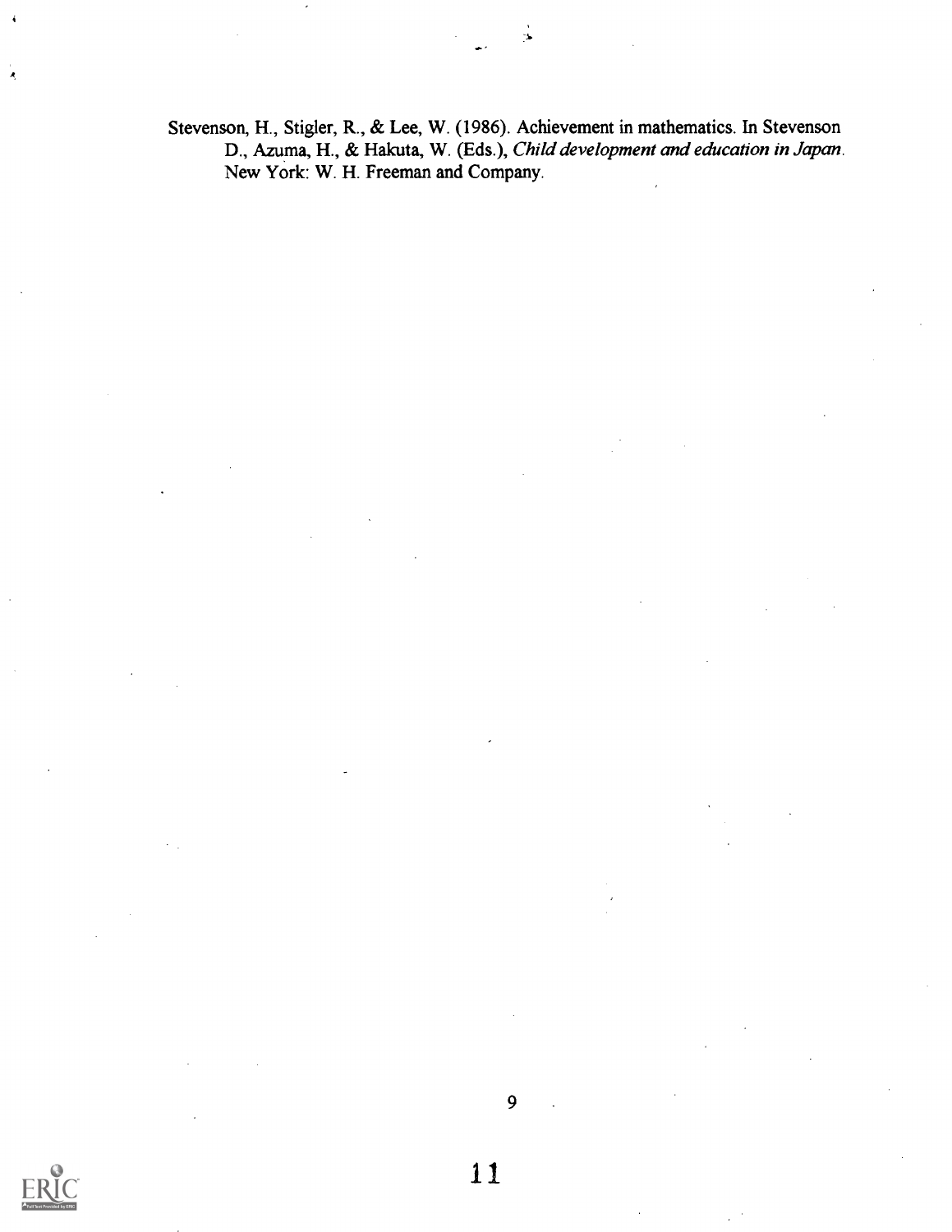|                                  | <b>U.S. Department of Education</b><br>Office of Educational Research and Improvement (OERI)<br><b>National Library of Education (NLE)</b><br><b>Educational Resources Information Center (ERIC)</b><br><b>REPRODUCTION RELEASE</b><br>(Specific Document)                                                      | ERIC<br>Educational Resources Information Center |
|----------------------------------|-----------------------------------------------------------------------------------------------------------------------------------------------------------------------------------------------------------------------------------------------------------------------------------------------------------------|--------------------------------------------------|
|                                  |                                                                                                                                                                                                                                                                                                                 | TM034678                                         |
| I. DOCUMENT IDENTIFICATION:      |                                                                                                                                                                                                                                                                                                                 |                                                  |
|                                  | Title: Student Diligence and Student Diligence Support: Predictors                                                                                                                                                                                                                                              |                                                  |
| Academic Success                 |                                                                                                                                                                                                                                                                                                                 |                                                  |
| Author(s): CHRISTON              | 7ни Р                                                                                                                                                                                                                                                                                                           |                                                  |
| Corporate Source:                |                                                                                                                                                                                                                                                                                                                 | <b>Publication Date:</b>                         |
|                                  | SFR                                                                                                                                                                                                                                                                                                             |                                                  |
| <b>II. REPRODUCTION RELEASE:</b> |                                                                                                                                                                                                                                                                                                                 |                                                  |
|                                  | In order to disseminate as widely as possible timely and significant materials of interest to the educational community, documents announced in the<br>monthly abstract journal of the ERIC system, Resources in Education (RIE), are usually made available to users in microfiche, reproduced paper copy, and |                                                  |

electronic media, and sold through the ERIC Document Reproduction Service (EDRS). Credit is given to the source of each document, and, if reproduction release is granted, one of the following notices is affixed to the document.

If permission is granted to reproduce and disseminate the identified document, please CHECK ONE of the following three options and sign at the bottom of the page.

| PERMISSION TO REPRODUCE AND                                                                                                                                                                                                                                                                                   | PERMISSION TO REPRODUCE AND                                                                                                                                          |                                                                                                                                         |  |  |  |  |
|---------------------------------------------------------------------------------------------------------------------------------------------------------------------------------------------------------------------------------------------------------------------------------------------------------------|----------------------------------------------------------------------------------------------------------------------------------------------------------------------|-----------------------------------------------------------------------------------------------------------------------------------------|--|--|--|--|
| DISSEMINATE THIS MATERIAL HAS<br><b>BEEN GRANTED BY</b>                                                                                                                                                                                                                                                       | DISSEMINATE THIS MATERIAL IN<br>MICROFICHE, AND IN ELECTRONIC MEDIA<br>FOR ERIC COLLECTION SUBSCRIBERS ONLY.<br><b>HAS BEEN GRANTED BY</b>                           | affixed to all Level 2B documents<br>PERMISSION TO REPRODUCE AND<br>DISSEMINATE THIS MATERIAL IN<br>MICROFICHE ONLY HAS BEEN GRANTED BY |  |  |  |  |
|                                                                                                                                                                                                                                                                                                               |                                                                                                                                                                      |                                                                                                                                         |  |  |  |  |
| TO THE EDUCATIONAL RESOURCES<br>INFORMATION CENTER (ERIC)                                                                                                                                                                                                                                                     | TO THE EDUCATIONAL RESOURCES<br>INFORMATION CENTER (ERIC)                                                                                                            | TO THE EDUCATIONAL RESOURCES<br><b>INFORMATION CENTER (ERIC)</b>                                                                        |  |  |  |  |
|                                                                                                                                                                                                                                                                                                               | 2A                                                                                                                                                                   | 2B                                                                                                                                      |  |  |  |  |
| Level 1                                                                                                                                                                                                                                                                                                       | Level 2A                                                                                                                                                             | Level 2B                                                                                                                                |  |  |  |  |
| media (e.g., electronic) and paper copy.                                                                                                                                                                                                                                                                      | Check here for Level 2A release, permitting reproduction<br>and dissemination in microfiche and in electronic media for<br>ERIC archival collection subscribers only | Check here for Level 2B release, permitting reproduction<br>and dissemination in microfiche only                                        |  |  |  |  |
|                                                                                                                                                                                                                                                                                                               |                                                                                                                                                                      |                                                                                                                                         |  |  |  |  |
| Check here for Level 1 release, permitting reproduction<br>and dissemination in microfiche or other ERIC archival<br>Documents will be processed as indicated provided reproduction quality permits.<br>If permission to reproduce is granted, but no box is checked, documents will be processed at Level 1. |                                                                                                                                                                      |                                                                                                                                         |  |  |  |  |

service agencies to satisfy information needs of educators in response to discrete inquiries.

Sign Signature Printed Name/Position/Title: here,  $\rightarrow$  $4$ RISTON G. ARTHUR, Phi) ASST. Pro. <u>CHRISTON G. ARTHUR, Ph.)</u> ASST. Pr.4.<br>Telephone: 615 963 2193 F<sup>RX</sup>615 963 2277 Organization/Address: please Telephone 615 963 2193 FRX 61<br>E-Mail Address: 0 to State , Quie: 67/ ٥٤